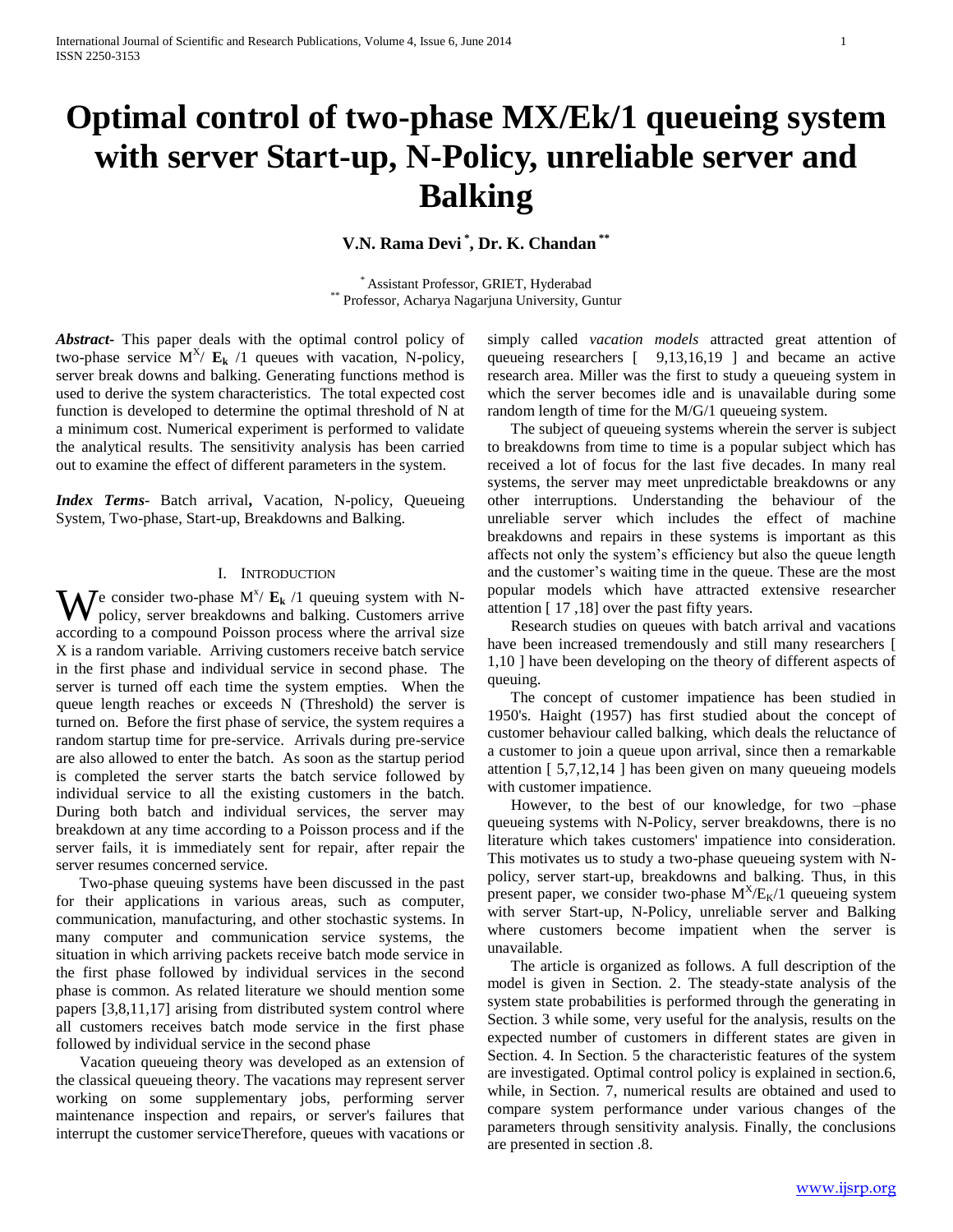The main objectives of the analysis carried out in this paper for the optimal control policy are:

- i. to establish the steady state equations and obtain the steady state probability distribution of the number of customers in the system in each state.
- ii. to derive expressions for the expected number of customers in the system when the server is in vacation, in startup, in batch service (working and broken conditions) and in individual service (working and broken conditions) respectively.
- iii. to formulate the total expected cost functions for the system, and determine the optimal value of the control parameter N.
- iv. to carry out sensitivity analysis on the optimal value of N and the minimum expected cost for various system parameters through numerical experiments.

#### II. THE SYSTEM AND ASSUMPTIONS

We consider the  $M^X/E_k/1$  queueing system with server startup, two phases of service, system breakdowns and balking with the following assumptions:

- 1. The arrival process is a compound Poisson process (with rate  $\lambda$ ) of independent and identically distributed random batches of customers, where each batch size X, has a probability density function  $\{a_n: a_n = P(X=n)\}$ , n≥1}. Batches are admitted to service on a first come first service basis.
- 2. The service is in two phases. The first phase of service is batch service to all customers waiting in the queue. On completion of batch service, the server immediately proceeds to the second phase to serve all customers in the batch individually. Batch service time is assumed to follow exponential distribution with mean  $1/\beta$  which is

independent of batch size. Individual service is in k independent and identically distributed exponential phases each with mean1/  $k^{\mu}$ . On completion of individual service, the server returns to the batch queue to serve the customers who have arrived. If the customers are waiting, the server starts the batch service followed by individual service to each customer in the batch. If no customer is waiting the server takes a vacation.

- 3. Whenever the system becomes empty, the server is turned off. As soon as the total number of arrivals in the queue reaches or exceeds the pre-determined threshold N, the server is turned on and is temporarily unavailable for the waiting customers. The server needs a startup time which follows an exponential distribution with mean 1/θ. As soon as the server finishes startup, it starts serving the first phase of waiting customers.
- 4. The customers who arrive during the batch service are also allowed to join the batch queue which is in service.
- 5. The breakdowns are generated by an exogenous Poisson process with rates  $\xi_1$  for the first phase of service and  $\alpha_1$  for the second phase of service. When the server fails it is immediately repaired at a repair rate  $\xi_2$  in first phase and  $\alpha_2$  in second phase, where the repair times are exponentially distributed. After repair the server immediately resumes the concerned service.
- 6. A customer may balk from the queue station with probability  $b_0$  when the server is in vacation or may balk with a probability  $b_1$  when the server is in service mode due to impatience.

#### III. STEADY-STATE ANALYSIS

In steady – state the following notations are used.

 $\mathcal{P}_{0,i,0}$  = The probability that there are i customers in the batch queue when the server is on vacation, where  $i = 0,1k,2k, 3k,...,(N-1)k$ 

 $p_{1,i,0}$  = The probability that there are i customers in the batch queue when the server is doing preservice (startup work), where  $i = Nk$ ,  $(N+1)k$ ,  $(N+2)k$ , ...

 $\mathcal{P}_{2,i,0}$  = The probability that there are i customers in the batch queue when the server is in batch service where  $i = 1k, 2k, 3k, \ldots$ 

 $P_{3,i,0}$  = The probability that there are i customers in batch queue when the server is working but found to be broken down, where  $i = 1k$ ,  $2k,3k$ ,...

 $P_{4,i,j}$  = The probability that there are i customers in the batch queue and j customers in individual queue when the server is in individual service, where  $i=0, k, 2k, \ldots$  and  $j=1,2,3,\ldots$ 

 $\mathcal{P}_{5,i,j}$  = The probability that there are i customers in the batch queue and j customers in individual queue when the server is working but found to be broken down, where  $i = 0, 1k, 2k, \ldots$  and  $j = 1, 2, 3, \ldots$ 

The steady-state equations governing the system size probabilities are as follows:

.  $(1)$  $\qquad \qquad (2)$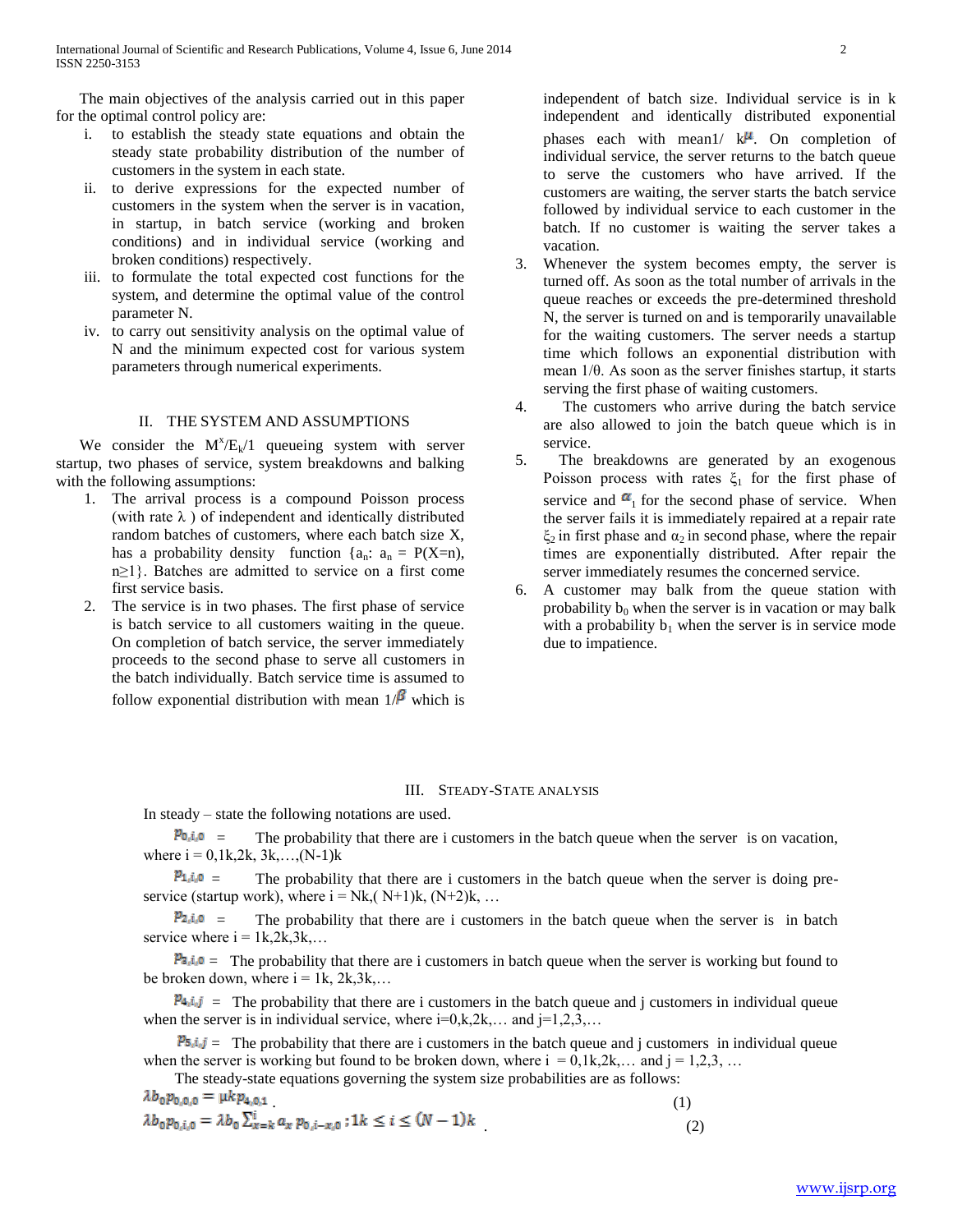ISSN 2250-3153

3

$$
(\lambda b_{1} + \theta)p_{1,Nk,0} = \lambda b_{0} \sum_{x=k}^{N} a_{x} p_{0,k-x,0}
$$
\n
$$
(\lambda b_{1} + \theta) p_{1,i,0} = \lambda b_{1} \sum_{x=k}^{i-Nk} a_{x} p_{1,i-x,0} + \lambda b_{0} \sum_{x=i-(N-1)k}^{i} a_{x} p_{0,i-x,0}; i > Nk.
$$
\n
$$
(\lambda b_{1} + \beta + \xi_{1}) p_{2,i,0} = \lambda b_{1} \sum_{x=k}^{i} a_{x} p_{2,i-x,0} + \mu k p_{4,i,1} + \xi_{2} p_{3,i,0}; k \leq i \leq (N-1)k.
$$
\n
$$
(\lambda b_{1} + \beta + \xi_{1}) p_{2,i,0} = \lambda b_{1} \sum_{x=k}^{i} a_{x} p_{2,i-x,0} + \mu k p_{4,i,1} + \xi_{2} p_{3,i,0} + \theta p_{1,i,0}; i \geq Nk.
$$
\n
$$
(\lambda b_{1} + \xi_{2}) p_{3,i,0} = \lambda b_{1} \sum_{x=k}^{i} a_{x} p_{3,i-x,0} + \xi_{1} p_{2,i,0}; i \geq k.
$$
\n
$$
(\lambda b_{1} + \alpha_{1} + \mu) p_{4,0,j} = \mu k p_{4,0,j+1} + \beta p_{2,j,0} + \alpha_{2} p_{5,0,j}; j \geq 1.
$$
\n
$$
(\lambda b_{1} + \alpha_{1} + \mu) p_{4,i,j} = \mu k p_{4,i,j+1} + \lambda b_{1} \sum_{x=k}^{i} a_{x} p_{4,i-x,j} + \alpha_{2} p_{5,i,j}; i \geq k, j \geq 1.
$$
\n
$$
(\lambda b_{1} + \alpha_{2}) p_{5,0,j} = \alpha_{1} p_{4,0,j}; j \geq 1
$$
\n
$$
(\lambda b_{1} + \alpha_{2}) p_{5,i,j} = \alpha_{1} p_{4,i,j} + \lambda b_{1} \sum_{x=k}^{i} \alpha_{x} p_{5,i-x,j}; i \geq k, j \geq 1
$$
\n
$$
(10)
$$

 To find the steady state probabilities of the number of customers in the system and hence the expected numbers of customers in the system, the following probability generating functions are defined:

$$
G_0(z) = \sum_{i=0}^{N-1} p_{0,i,0} z^i \t G_1(z) = \sum_{i=N}^{\infty} p_{1,i,0} z^i,
$$
  
\n
$$
G_2(z) = \sum_{i=1}^{\infty} p_{2,i,0} z^i \t G_3(z) = \sum_{i=1}^{\infty} p_{3,i,0} z^i,
$$
  
\n
$$
G_4(z, y) = \sum_{i=0}^{\infty} \sum_{j=1}^{\infty} p_{4,i,j} z^i y^j \t G_5(z, y) = \sum_{i=0}^{\infty} \sum_{j=1}^{\infty} p_{5,i,j} z^i y^j
$$
  
\nand  
\n
$$
R_j(z) = \sum_{i=0}^{\infty} p_{4,i,j} z^i.
$$

Let  $A(z) = \sum_{i=1}^{\infty} a_i z^i$  be the probability generating function of the arrival batch size random variable X and  $A'(z)$  and  $A''(z)$  represent the first and second order derivatives of A(z) respectively.

Using equation (2), we get  $p_{0,i,0} = y_i p_{0,0,0}$ where  $y^{i}$ 's are defined as  $y_0 = 1$  and  $y_i = \sum_{k=1}^{i} a_k y_{i-k}$ ,  $i = 1,2,3,...,N-1$ .

 $(12)$ where  $y_N(z) = \sum_{i=0}^{N} y_i z^i$  with  $y_N(1) = \sum_{i=0}^{N} y_i$  and  $y_N(1) = \sum_{i=1}^{N} y_i$ .

Multiplication of equations (3) and (4) by z<sup>i</sup> and adding over i  $(i \ge N)$  gives .  $(13)$ 

Multiplication of equations (5) and (6) by z<sup>i</sup> and adding over i (i  $\geq$  1) gives  $(\lambda b_1(1-A(z)) + \beta + \xi_1) G_2(Z)$ <sub>=</sub> $\xi_2 G_3(z) + \mu k R_1(z) + \theta G_1(z) - \lambda b_0 p_{0,0,0}$ . (14)

Multiplication of equation (7) by  $z^i$ <br>( $\lambda b_1(1 - A(z)) + \xi_2$ )  $G_3(Z) = \xi_1 G_2(z)$ . and adding over i  $(i \geq 1)$ gives  $=\xi_1 \mathbf{G}_2 \setminus \mathbf{Z}$ , (15)

Multiplication of equations (8) and (9) by  $\mathbb{Z}^3$  and adding over Corresponding values of i and j gives (16)

Multiplication of equations (10) and (11) by  $z^i y^j$  and adding over Corresponding values of i and j gives (17)

The total probability generating function 
$$
G(z, y)
$$
 is given by  $G(z, y) = G_0(z) + G_1(z) + G_2(z) + G_3(z) + G_4(z, y) + G_5(z, y)$ . (18)

The normalizing condition is 
$$
G(1,1) = G_0(1) + G_1(1) + G_2(1) + G_3(1) + G_4(1,1) + G_5(1,1) = 1.
$$
 (19)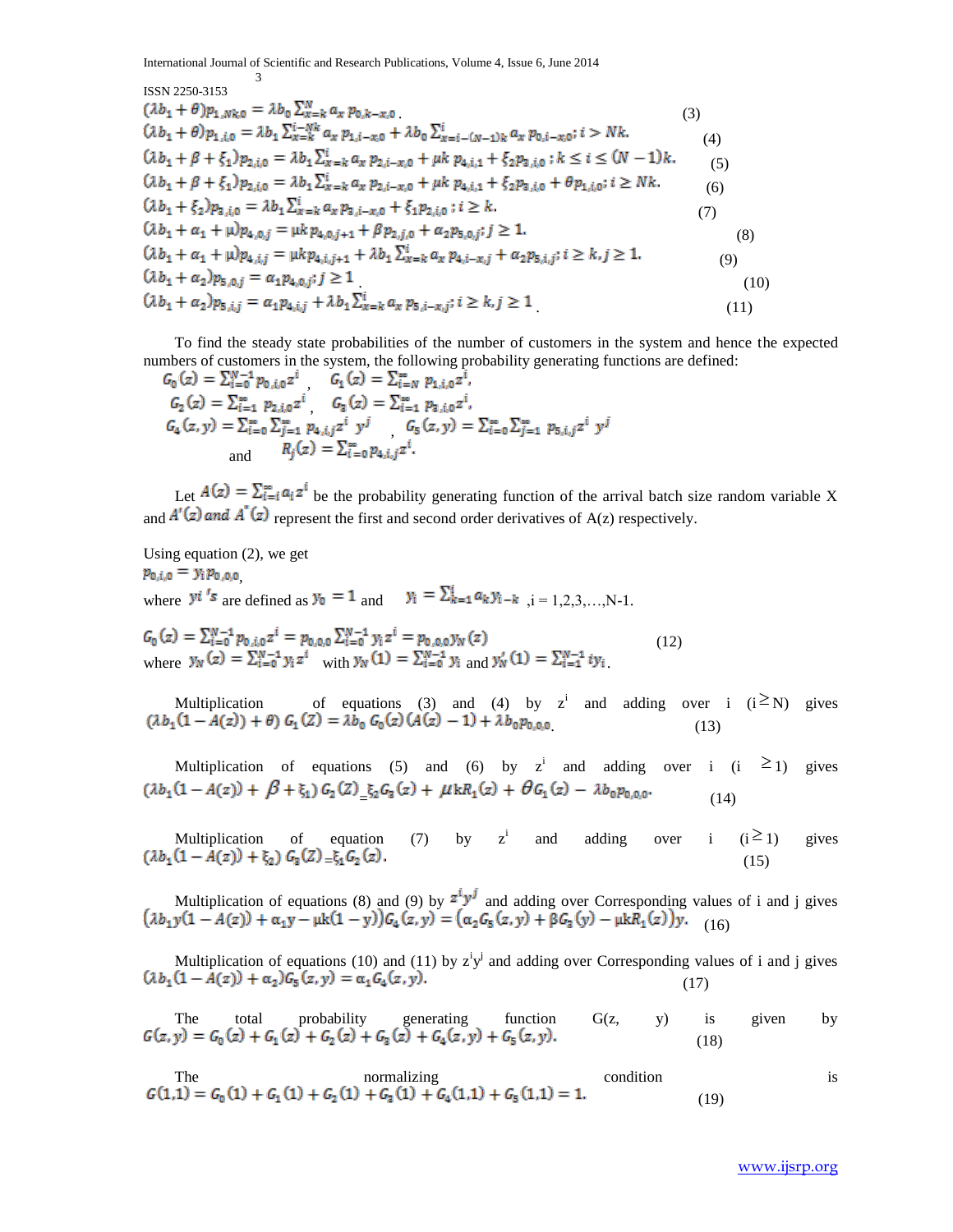# ISSN 2250-3153

From equations (12) to (19)

4

$$
G_0(1) = y_N(1) p_{0,0,0} \tag{20}
$$

$$
G_1(1) = \left(\frac{\Delta D_0}{\theta}\right) p_{0,0,0} \tag{21}
$$

$$
G_2(1) = \left(\frac{\mu k}{\beta}\right) R_1(1),\tag{22}
$$

$$
G_3(1) = \left(\frac{\xi_1}{\xi_2}\right) G_2(1) \tag{23}
$$

$$
G_{4}(1,1) = \frac{\left(\frac{\alpha_{2}(\beta G_{2}^{'}(1)-\mu k R_{1}^{'}(1))}{\mu k \alpha_{2}-\lambda b_{1}A^{'}(1)(\alpha_{1}+\alpha_{2})}\right)}{(\frac{\lambda b_{0}A^{'}(1)p_{0,0,0}(\frac{\nu N(1)\theta+\lambda b_{1}}{\theta})\xi_{2}+\lambda b_{1}A^{'}(1)(\xi_{1}+\xi_{2})\frac{\mu k}{\beta}R_{1}(1))}{\mu\alpha_{2}-\lambda b_{1}(1)(\alpha_{1}+\alpha_{2})}\right)\frac{\alpha_{2}}{\xi_{2}}},
$$
\n(24)

$$
G_5(1,1) = \left(\frac{\alpha_1}{\alpha_2}\right) G_4(1,1). \tag{25}
$$

k.

The normalizing condition (19) gives,

$$
R_1(1) = \frac{\left( \left( t_1 \left( 1 - p_{0,0,0} \left( \frac{\lambda b_0}{\theta} + y_N(1) \right) \right) + (\alpha_1 + \alpha_2) \frac{\lambda b_0 \left( \lambda b_1 + y_N(1) \theta \right)}{\theta} \right) \beta \xi_2 \right)}{\mu^2 k^2 \alpha_2 (\xi_1 + \xi_2)}
$$
\nwhere  $t_1 = (\mu k \alpha_2 - \lambda b_1 A'(1) (\alpha_1 + \alpha_2))$ 

Substituting the value of  $R_1$  (1) from (22) to (25) gives  $G_2$  (1),  $G_3$ (1),  $G_4$  (1,1) and  $G_5$  (1,1). Probability that the server is neither in batch service nor in individual service is given

by  

$$
G_0(1) + G_1(1) = 1 - A'(1) \left( \frac{\lambda b_1}{\beta} \left( 1 + \frac{\xi_1}{\xi_2} \right) + \frac{\lambda b_1}{\mu} \left( 1 + \frac{\alpha_1}{\alpha_2} \right) \right)
$$

This gives

$$
p_{0,0,0} = (1 - \rho) \frac{\theta}{(\lambda b_0 + y_N(1)\theta)}
$$
(26)  

$$
\rho = \left(\frac{\lambda b_1}{\beta} \left(1 + \frac{\xi_1}{\xi_2}\right) + \frac{\lambda b_1}{\mu} \left(1 + \frac{\alpha_1}{\alpha_2}\right)\right)
$$
 is the utilizing factor of the system.

From Equation (26) we have  $\rho < 1$ , which is the necessary and sufficient condition under which steady state solution exits.

Under steady state conditions, let  $p_0, p_1, p_2, p_3, p_4$ , and  $p_5$  be the probabilities that the server is in vacation, startup, in batch service, in batch service with break down, in individual service and in individual service with breakdown states respectively. Then,

| $p_0 = G_0(1)$ ,  | (27) |
|-------------------|------|
| $p_1 = G_1(1)$    | (28) |
| $p_2 = G_2(1)$    | (29) |
| $p_3 = G_3(1)$    | (30) |
| $p_4 = G_4(1,1),$ | (31) |
| $p_5 = G_5(1,1)$  | (32) |
|                   |      |

## IV. EXPECTED NUMBER OF CUSTOMERS AT DIFFERENT STATES OF THE SERVER

 Using the probability generating functions expected number of customers in the system at different states are presented below.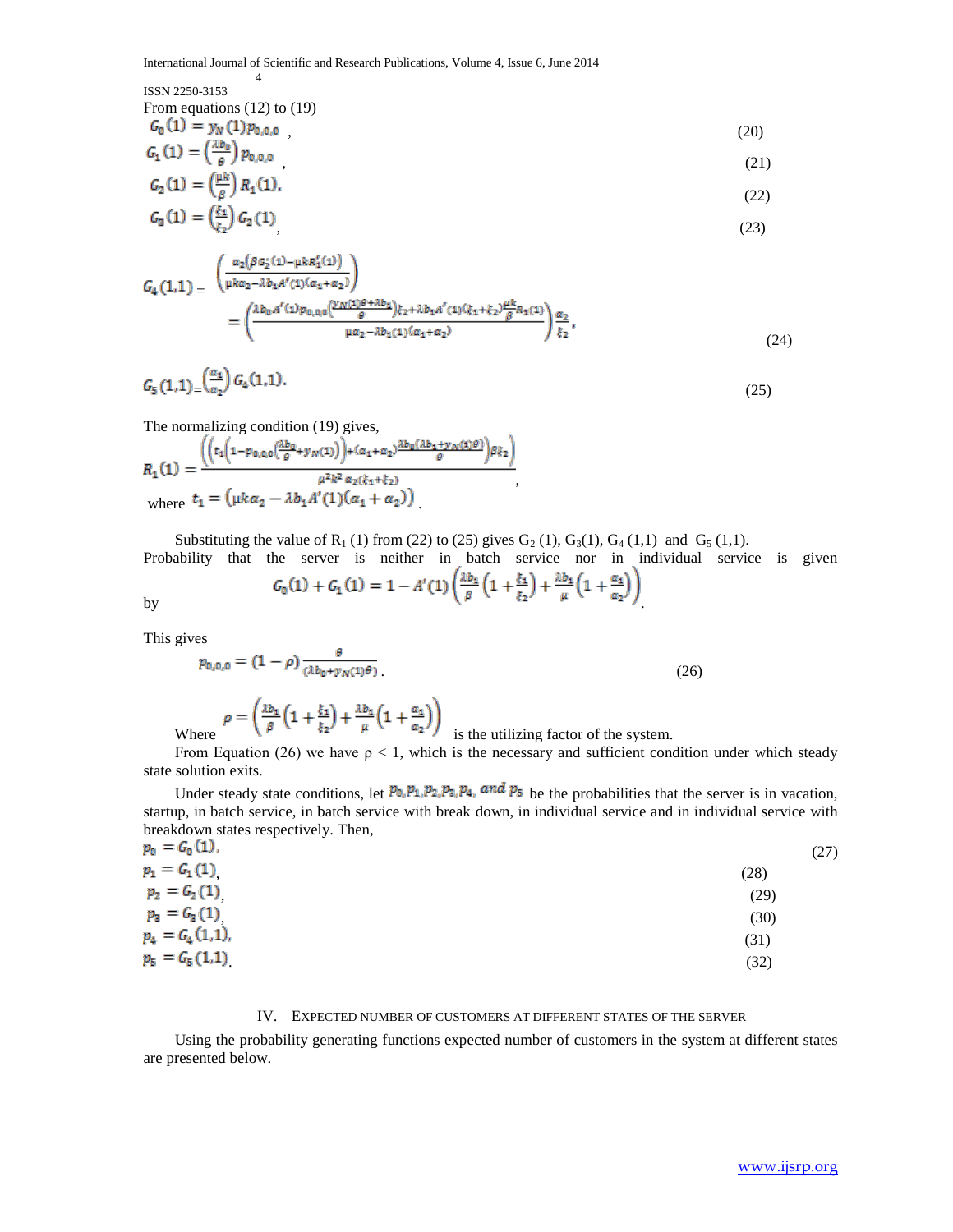ISSN 2250-3153

5

Let  $L_0$ ,  $L_1$ ,  $L_2$ ,  $L_3$ ,  $L_4$  and  $L_5$  be the expected number of customers in the system when the server is in idle, startup, batch service, break down in batch service, individual service and break down in breakdown states respectively. Then,

$$
L_0 = \sum_{i=0}^{N-1} i p_{0,i,0} = G'_0(1) = y'_N(1) p_{0,0,0},
$$
  

$$
\frac{\lambda b_0 A'(1)(\lambda b_1 + y_N(1)\theta)}{\lambda b_0 A'(1)(\lambda b_1 + y_N(1)\theta)} p_{0,0,0}.
$$
 (33)

$$
L_1 = \sum_{i=Nk}^{1} \sum_{i=1}^{n} b_{1,i,0} = G_1(1) = \frac{\lambda b_1 \theta^2}{\sum_{i=1}^{n} i p_{2,i,0}} = \frac{G_2}{\sum_{i=1}^{n} i p_{2,i,0}} = \frac{A b_1 \theta^2}{\sum_{i=1}^{n} i p_{2,i,0}} = \frac{A b_1 \theta^2}{\sum_{i=1}^{n} i p_{2,i,0}} = \frac{A b_1 \theta^2}{\sum_{i=1}^{n} i p_{2,i,0}} = \frac{A b_1 \theta^2}{\sum_{i=1}^{n} i p_{2,i,0}} = \frac{A b_1 \theta^2}{\sum_{i=1}^{n} i p_{2,i,0}} = \frac{A b_1 \theta^2}{\sum_{i=1}^{n} i p_{2,i,0}} = \frac{A b_1 \theta^2}{\sum_{i=1}^{n} i p_{2,i,0}} = \frac{A b_1 \theta^2}{\sum_{i=1}^{n} i p_{2,i,0}} = \frac{A b_1 \theta^2}{\sum_{i=1}^{n} i p_{2,i,0}} = \frac{A b_1 \theta^2}{\sum_{i=1}^{n} i p_{2,i,0}} = \frac{A b_1 \theta^2}{\sum_{i=1}^{n} i p_{2,i,0}} = \frac{A b_1 \theta^2}{\sum_{i=1}^{n} i p_{2,i,0}} = \frac{A b_1 \theta^2}{\sum_{i=1}^{n} i p_{2,i,0}} = \frac{A b_1 \theta^2}{\sum_{i=1}^{n} i p_{2,i,0}} = \frac{A b_1 \theta^2}{\sum_{i=1}^{n} i p_{2,i,0}} = \frac{A b_1 \theta^2}{\sum_{i=1}^{n} i p_{2,i,0}} = \frac{A b_1 \theta^2}{\sum_{i=1}^{n} i p_{2,i,0}} = \frac{A b_1 \theta^2}{\sum_{i=1}^{n} i p_{2,i,0}} = \frac{A b_1 \theta^2}{\sum_{i=1}^{n} i p_{2,i,0}} = \frac{A b_1 \theta^2}{\sum_{i=1}^{n} i p_{2,i,0}} = \frac{A b_1 \theta^2}{\sum_{i=1}^{n} i p_{2,i,0}} = \frac{A b_1 \theta^2}{
$$

$$
L_3 = \sum_{i=1}^{\infty} i p_{3,i,0} = G'_3(1) = \frac{\xi_1(G'_2(1)\xi_2 + \lambda b_1 A'(1)G_2(1))}{\xi_2^2},
$$
\n(36)

$$
L_{4} = \sum_{i=0}^{\infty} \sum_{j=1}^{\infty} (i+j) p_{4,i,j} = G'_{4}(1, 1)
$$
  
= 
$$
\frac{\left[\alpha_{2} (\beta c_{2}^{+}(1) - \mu k R_{1}^{+}(1)) + 2(\alpha_{2} - \lambda b_{1} A' (1))(\beta c_{2}^{'}(1) - \mu k R_{1}^{'}(1))\right]}{2t_{1}}
$$
  
= 
$$
\frac{\left[G_{4}(1,1)(2(\lambda b_{1} A' (1))^{2} - A^{+}(1) \lambda b_{1} (\alpha_{1} + \alpha_{2}) - 2\lambda b_{1} A' (1) (\alpha_{1} + \alpha_{2} + \mu k))\right]}{2t_{1}},
$$
  

$$
L_{5} = \sum_{i=0}^{\infty} \sum_{j=1}^{\infty} (i+j) p_{5,i,j} = G'_{5}(1, 1)
$$
 (37)

$$
L_5 = \sum_{i=0}^{\infty} \sum_{j=1}^{\infty} (i+j) p_{5,i,j} = G_5^{\prime}(1,1)
$$
  
=  $\frac{\alpha_1}{\alpha_2} L_4 + \frac{\lambda b_1}{\alpha_2} A^{\prime}(1) G_5(1,1)$  (38)

The expected number of customers in the system is given by  $L(N) = L_0 + L_1 + L_2 + L_3 + L_4 + L_5$ .

## V. CHARACTERISTIC FEATURES OF THE SYSTEM

(39)

 In this section, we obtain the expected system length when the server is in different states. Let denote the expected length of vacation period, startup period, batch service period, breakdown period during batch service, individual service period and breakdown period during individual service respectively. Then the expected length of a busy cycle is given by  $E_c = E_0 + E_1 + E_2 + E_3 + E_4 + E_5.$ 

The long run fractions of time the server is in different states are as follows:

| <u>nu</u><br>$p_{\scriptstyle 0}$<br>$E_{\rm c}$<br>ε,   | (40) |
|----------------------------------------------------------|------|
| $E_{\rm c}$<br>E,                                        | (41) |
| $E_{\rm c}$<br>E,                                        | (42) |
| Ε,                                                       | (43) |
| Ε,                                                       | (44) |
| $p_{\scriptscriptstyle{\mathbf{5}}}$<br>$\mathbf{E_{c}}$ | (45) |
| Expected length of vacation period is given by           |      |

Expected length of vacation period is given by

$$
E_v = \frac{y_N(1)}{\lambda b_0} \tag{46}
$$

Hence,

$$
E_c = \frac{1}{(\lambda b_0 p_{0,0,0})}
$$
(47)

#### VI. OPTIMAL CONTROL POLICY

 In this section, we determine the optimal value of N that minimizes the long run average cost of twophase  $M^X/E_k/1$ , N-policy queue with server break downs with balking. To determine the optimal value of N we consider the following linear cost structure.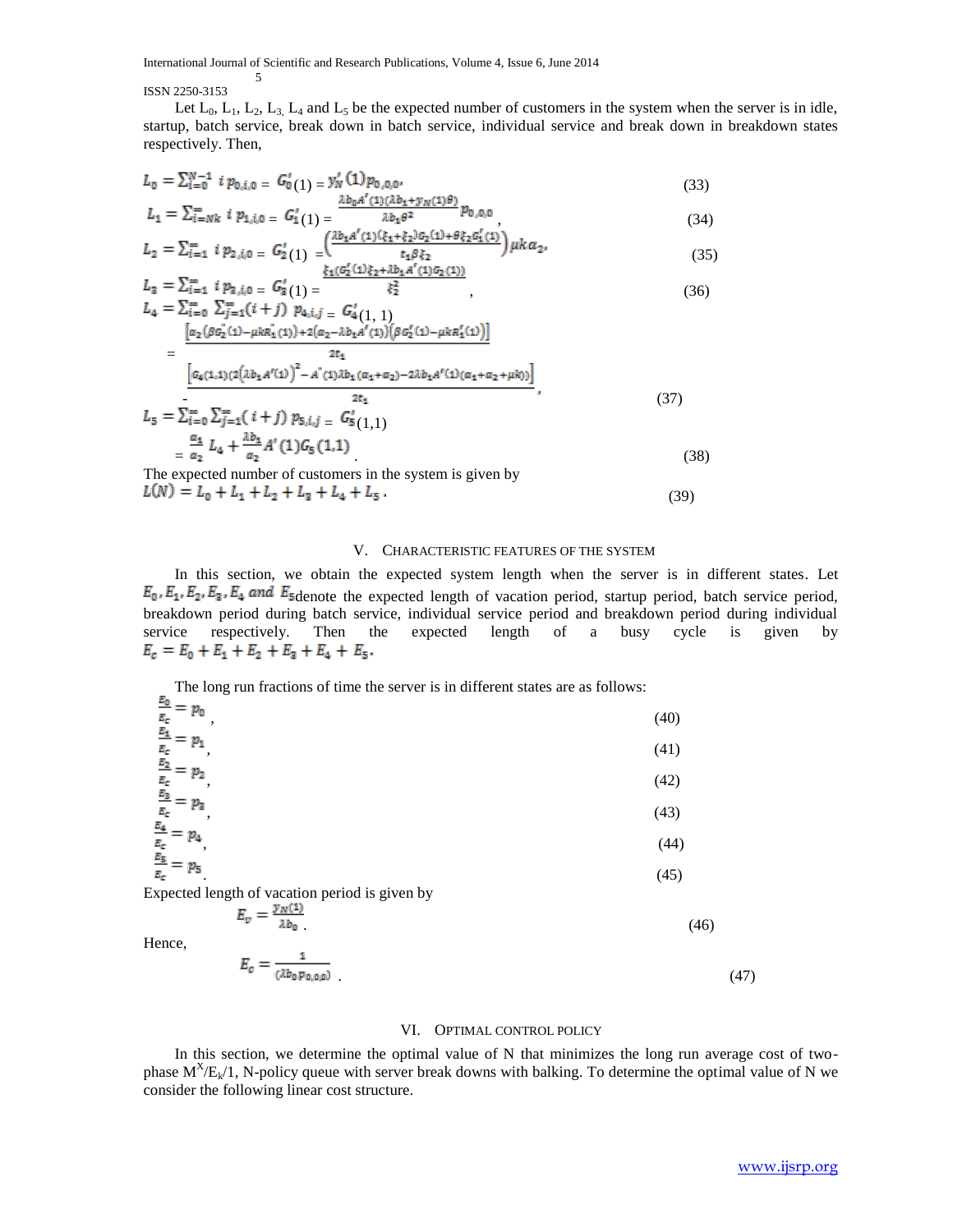ISSN 2250-3153

Let  $T(N)$  be the average cost per unit of time, then

6

$$
T(N) = C_h L(N) + C_o \left(\frac{E_2}{E_c} + \frac{E_4}{E_c}\right) + C_m \left(\frac{E_5}{E_c}\right)_+ C_{b1} \left(\frac{E_3}{E_c}\right)_+ C_{b2} \left(\frac{E_5}{E_c}\right)_+ C_s \left(\frac{1}{E_c}\right)
$$
  
+  $C_b \left(\lambda (1 - b_0) p_0 + \lambda (1 - b_1)(p_1 + p_2 + p_3 + p_4 + p_5)\right) C_r \left(\frac{E_0}{E_c}\right)$  (48)

Where

 $C_h$  = Holding cost per unit time for each customer present in the system,

 $C_{\rho}$  = Cost per unit time for keeping the server on and in operation,

 $\mathcal{C}_m$  = Startup cost per unit time,

 $\mathcal{C}_{s}$  = Setup cost per cycle,

 $C_{b1}$  Break down cost per unit time for the unavailable server in batch service mode,

 $C_{b2}$  Break down cost per unit time for the unavailable server in individual service mode,

 $\mathbf{C}_{\mathbf{b}}$  = Cost per unit time when a customer balks,

 $C_r$  = Reward per unit time as the server is doing secondary work in vacation. For the determination of the optimal operating N-policy, minimize T (N) in equation 48. An approximate value of the optimal threshold  $N^*$  can be found by solving the equation

$$
\left. \frac{d T_1(N)}{dN} \right|_{N=N^*} = 0 \tag{49}
$$

MATLAB software is used to develop the computational program.

 We can consider different batch size distributions like deterministic, Positive Poisson, Geometric etc. where

- a) For the Deterministic batch size distribution, the generating function is  $A(z) = z^m$ . This gives  $A'(1) = m, A''(1) = m(m-1)$ .
- b) For the Geometric batch size distribution, the generating function is

$$
A(z) = p(z^{-1} - (1 - p))^{-1}
$$
  
This gives  $A'(1) = \frac{1}{p}$  and  $A''(1) = \frac{2(1-p)}{p^2}$ .

c) For the Positive Poisson batch size distribution, the generating function is

$$
A(z) = \frac{me^{-\alpha}}{\alpha} (e^{\alpha z} - 1)_{\text{where m=}} m = \frac{\alpha}{1 - e^{-\alpha}}.
$$
  
This gives  $A'(1) = \alpha$  and  $A''(1) = m\alpha$ .

Here the Geometric distribution is assumed.

## VII. SENSITIVITY ANALYSIS

 In order to verify the efficiency of our analytical results, we perform numerical experiment by using MATLAB. The variations of different parameters (both monetary and non-monetary) on the optimal threshold N\*, mean number of jobs in the system and minimum expected cost are shown.

We perform the sensitivity analysis by fixing

Non-Monetary parameters as

 $\lambda = 0.5$ ,  $\mu = 8.0$ ,  $\alpha_1 = 0.2$ ,  $\alpha_2 = 3.0$ ,  $\xi_1 = 0.2$ ,  $\xi_2 = 0.3$ ,  $\theta = 6.0$ ,  $\beta = 12.0$ ,  $b_0 = 0.4$ ,  $b_1 = 0.2$ ,  $p = 0.2$ ; and Monetary parameters as  $C_r = 15, C_b = 50, C_b = 75, C_m = 200, C_0 = 50, C_b = 5$  and Cs=1000;

## **7.1. Effect of variation in the non-monetary parameters**

#### **(i)Variation in λ**

For specified range of values of  $\lambda$  the optimal threshold  $N^*$ , the mean number of customers in the system  $L(N^*)$  and minimum expected cost  $T(N^*)$  are presented in figure 1.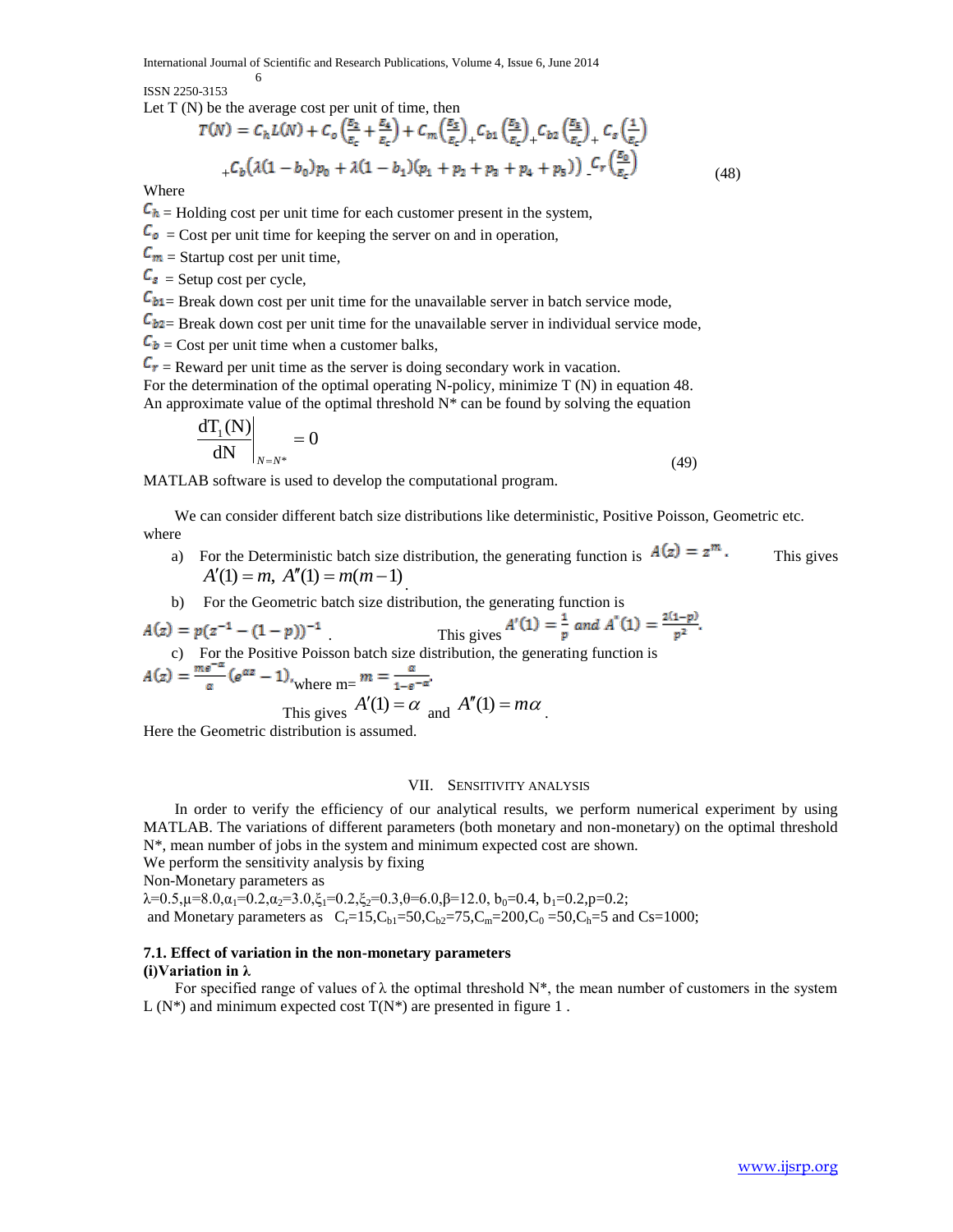



It is observed from figure 1 that with increase in the values of **λ**,

- a) N<sup>\*</sup> is increasing function of  $\lambda$
- b) Mean number of customers in the system is convex function.
- c) Minimum expected cost is convex function.

## **(ii)Variation in μ**

 For specified range of values of **μ** the optimal threshold N\*, the mean number of customers in the system L (N\*) and minimum expected cost T (N\*) are presented in figure 2. Effect of **μ** on N\*, expected system length and minimum expected cost



It is observed from figure 2 that with increase in the values of **µ**,

- a) N\* is increasing.
	- b) Mean number of customers in the system is increasing.
	- c) Minimum expected cost is decreasing.

# **(iii) Variation in α<sup>1</sup>**

For specified range of values of  $\alpha_1$  the optimal threshold  $N^*$ , the mean number of customers in the system  $L(N^*)$  and minimum expected cost T  $(N^*)$  are presented in figure 3.





It is observed from figure 3 that with increase in the values of  $\mathbf{a}_1$ ,

- a)  $N^*$  is decreasing.
- b) Mean number of customers in the system is slightly decreasing.
- c) Minimum expected cost is slightly increasing.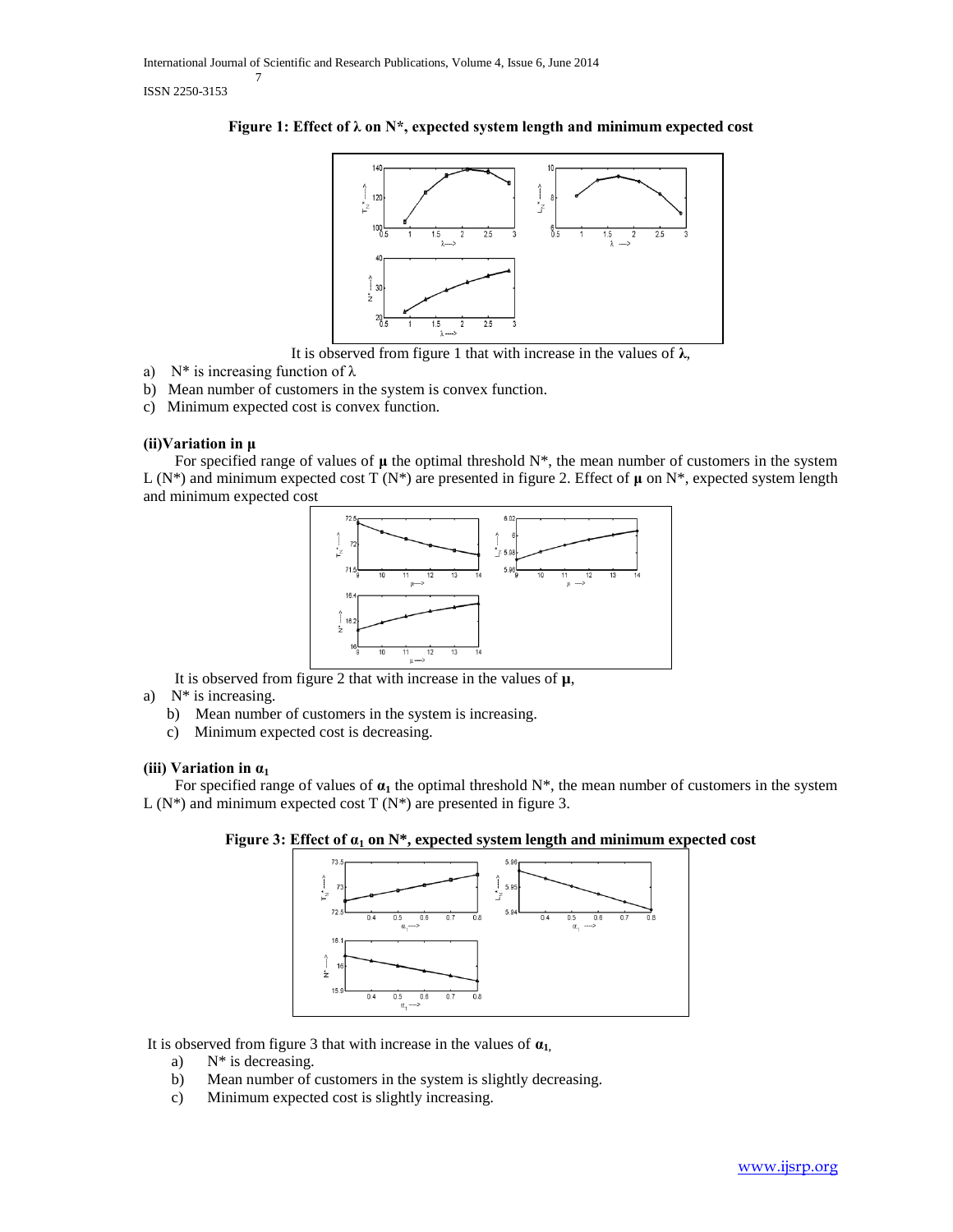ISSN 2250-3153

## **(iv)Variation in α<sup>2</sup>**

8

For specified range of values of  $\alpha_2$  the optimal threshold  $N^*$ , the mean number of customers in the system  $L(N^*)$  and minimum expected cost T  $(N^*)$  are presented in figure 4.

## **Figure 4: Effect of α<sup>2</sup> on N\*, expected system length and minimum expected cost**



It is observed from figure 4 that with increase in the values of  $\mathbf{a}_2$ ,

- a)  $N^*$  is increasing.
- b) Mean number of customers in the system is increasing.
- c) Minimum expected cost is decreasing.

## **(v)Variation in ξ<sup>1</sup>**

 For specified range of values of **ξ<sup>1</sup>** the optimal threshold N\*, the mean number of customers in the system  $L(N^*)$  and minimum expected cost  $T(N^*)$  are presented in figure 5.

Figure 5: Effect of **ξ<sup>1</sup>** on N\*, expected system length and minimum expected cost



It is observed from figure5 that with increase in the values of **ξ1,**

- a) N\* is almost insensitive.
- b) Mean number of customers in the system is decreasing.
- c) Minimum expected cost is also decreasing.

## **(vi)Variation in ξ<sup>2</sup>**

For specified range of values of **ξ<sup>2</sup>** the optimal threshold N\*, the mean number of customers in the system L  $(N^*)$  and minimum expected cost  $T(N^*)$  are presented in figure 6.

## **Figure 6: Effect of ξ<sup>2</sup> on N\*, expected system length and minimum expected cost**



It is observed from figure 6 that with increase in the values of **ξ2,**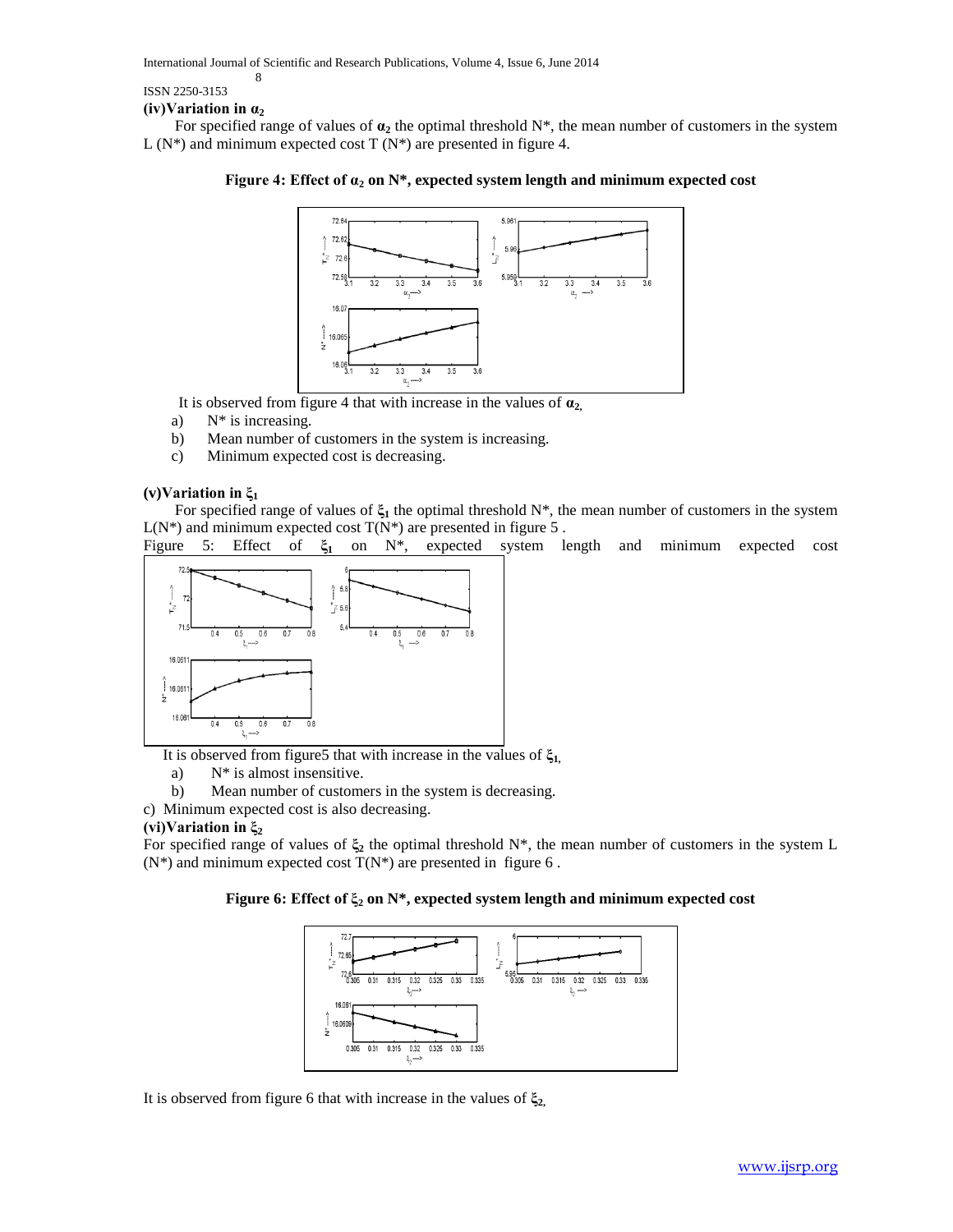ISSN 2250-3153

a) N\* is decreasing.

9

- b) Mean number of customers in the system is increasing.
- c) Minimum expected cost is increasing.

## **(vii) Variation in θ**

 For specified range of values of **θ** the optimal threshold N\*, the mean number of customers in the system  $L(N^*)$  and minimum expected cost  $T(N^*)$  are presented in figure 7.

**Figure 7: Effect of θ on N\*, expected system length and minimum expected cost**



It is observed from figure 7 that with increase in the values of **θ,**

- a) N\* is decreasing.
- b) Mean number of customers in the system is decreasing
- c) Minimum expected cost is decreasing.

## **viii) Variation in β**

For specified range of values of  $\beta$  the optimal threshold N<sup>\*</sup>, the mean number of customers in the system  $L(N^*)$  and minimum expected cost T  $(N^*)$  are presented in figure 8.

## **Figure 8: Effect of β on N\*, expected system length and minimum expected cost**



It is observed from figure 8 that with increase in the values of **β,**

- a)  $N^*$  is increasing.
- b) Mean number of customers in the system is increasing.
- c) Minimum expected cost is increasing.

## $i$ **ix**)Variation in  $b_0$

For specified range of values of  $\mathbf{b}_0$  the optimal threshold N\*, the mean number of customers in the system L (N\*) and minimum expected cost  $T(N^*)$  are presented in figure 9.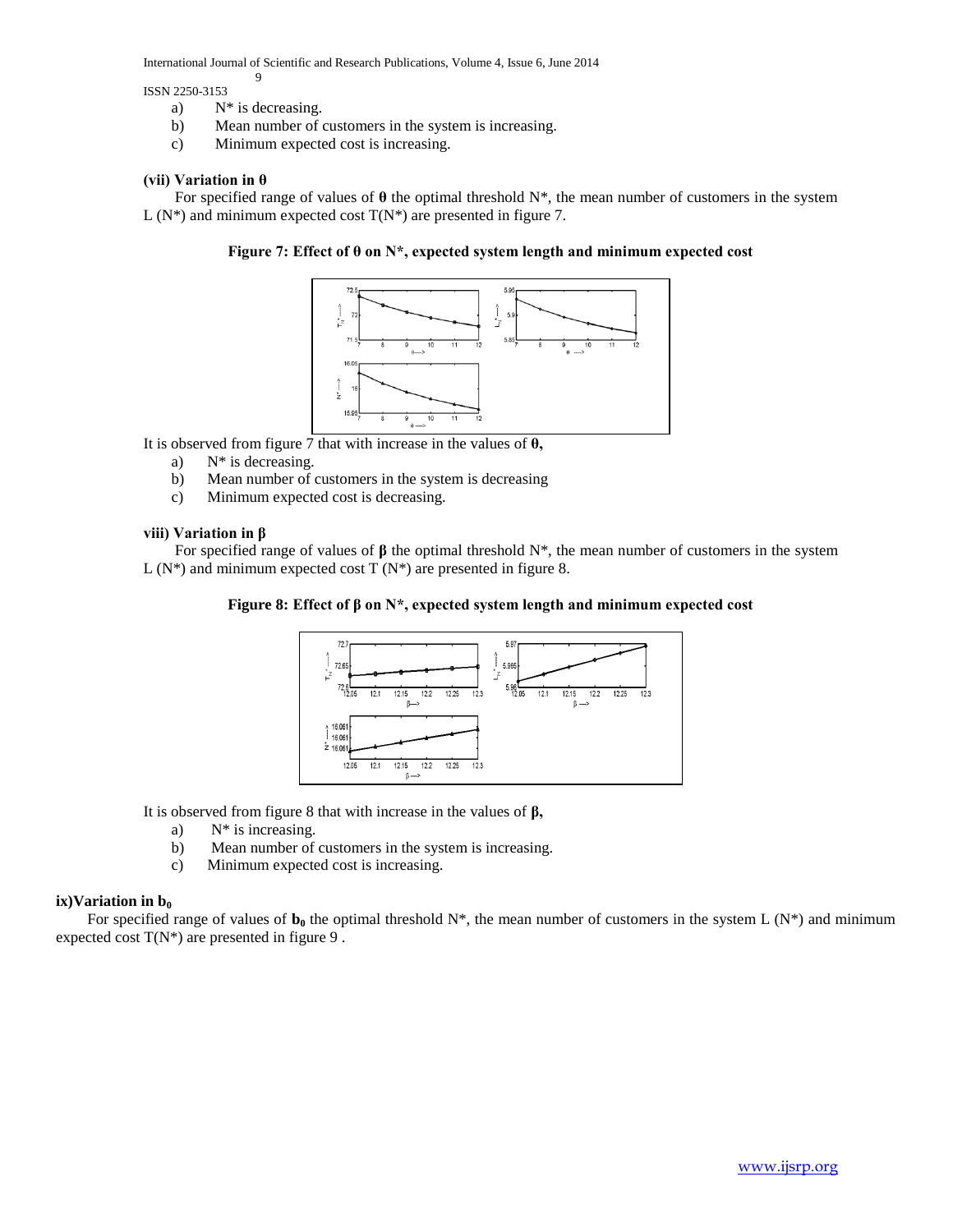

**Figure 9: Effect of**  $b_0$  **on**  $N^*$ **, expected system length and minimum expected cost** 

It is observed from figure 9 that with increase in the values of **b0,**

- a) N\* is increasing.
- b) Mean number of customers in the system is increasing.
- c) Minimum expected cost is increasing.

#### **x) Variation in b<sup>1</sup>**

For specified range of values of  $\mathbf{b}_1$  the optimal threshold N\*, the mean number of customers in the system L (N\*) and minimum expected cost  $T(N^*)$  are presented in figure 10.

## **Figure 10: Effect of b<sup>1</sup> on N\*, expected system length and minimum expected cost**



It is observed from figure 10 that with increase in the values of **b1,**

- a)  $N^*$  is slightly decreasing.
- b) Mean number of customers in the system is decreasing.
- c) Minimum expected cost is decreasing.

### **xi) Variation in p**

For specified range of values of **p** the optimal threshold  $N^*$ , the mean number of customers in the system L  $(N^*)$  and minimum expected cost  $T(N^*)$  are presented in figure 11.

#### **Figure 11: Effect of p on N\*, expected system length and minimum expected cost**



It is observed from figure 11 that with increase in the values of **p,**

- a)  $N^*$  is decreasing.
- b) Mean number of customers in the system is decreasing.
- c) Minimum expected cost is decreasing.

## **7.2. Effect of variation in the monetary parameters xii)Variation in Cr**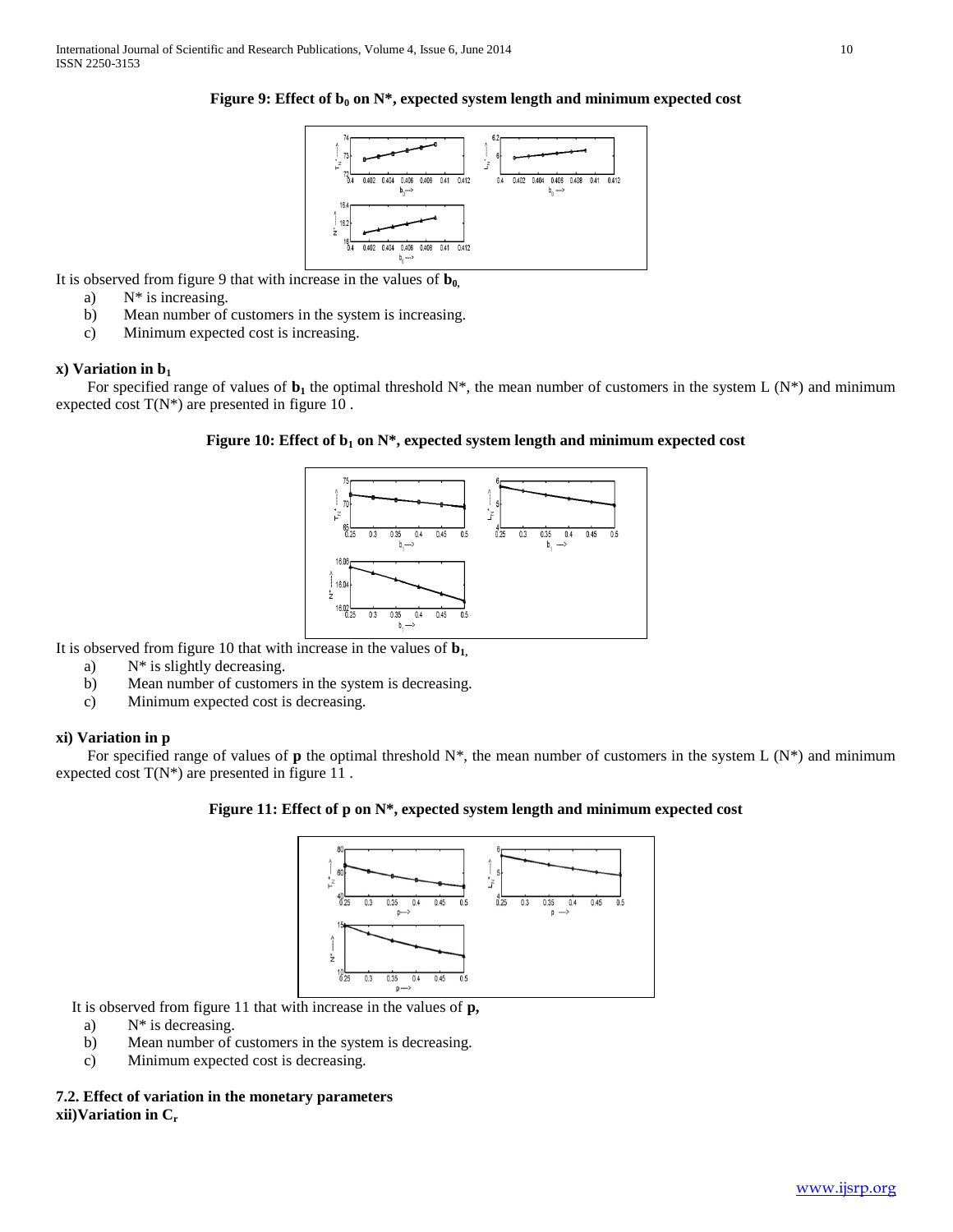For specified range of values of  $C_r$  the optimal threshold  $N^*$ , the mean number of customers in the system L  $(N^*)$  and minimum expected cost  $T(N^*)$  are presented in figure 12.

## **Figure 12: Effect of C<sup>r</sup> on N\*, expected system length and minimum expected cost**



It is observed from figure 12 that with increase in the values of **Cr,**

- a) N\* is almost insensitive.
- b) Mean number of customers in the system is almost insensitive.
- c) Minimum expected cost is decreasing.

## **xiii)Variation in Cb1**

For specified range of values of  $C_{b1}$  the optimal threshold N\*, the mean number of customers in the system L (N\*) and minimum expected cost  $T(N^*)$  are presented in figure 13.

# Figure 13: Effect of C<sub>b1</sub> on N\*, expected system length and minimum expected cost



It is observed from figure 13 that with increase in the values of  $C_{b1}$ ,

- a) N\* is slightly increasing.
- b) Mean number of customers in the system is almost insensitive.
- c) Minimum expected cost is slightly increasing.

## **Xiv) Variation in Cb2**

For specified range of values of  $C_{b2}$  the optimal threshold N\*, the mean number of customers in the system L (N\*) and minimum expected cost  $T(N^*)$  are presented in figure 14.

## **Figure 14: Effect of**  $C_{b2}$  **on**  $N^*$ **, expected system length and minimum expected cost**



It is observed from figure 14 that with increase in the values of  $C_{b2}$ ,

- a) N\* is almost insensitive.
- b) Mean number of customers in the system is insensitive.
- c) Minimum expected cost is slightly increasing**.**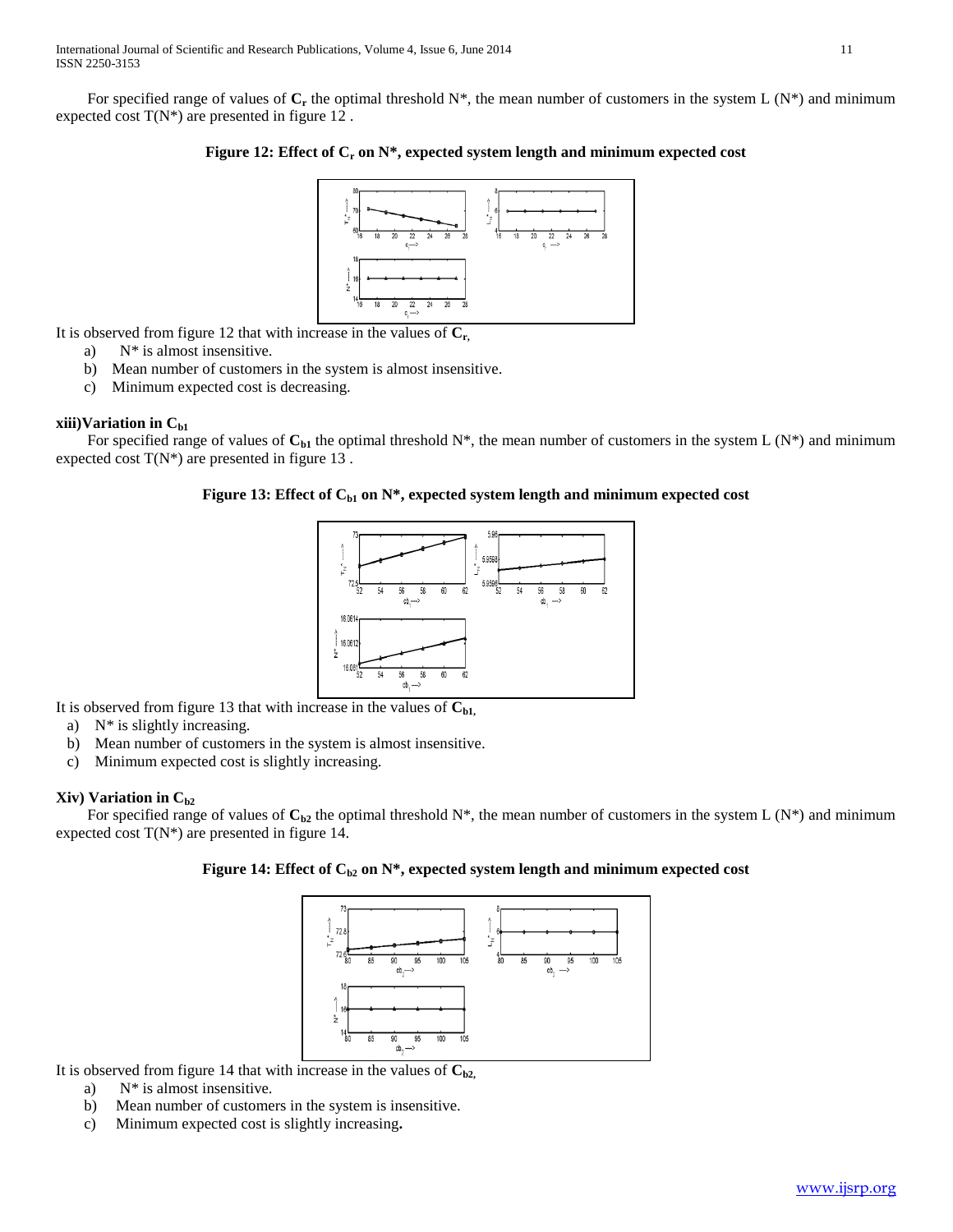## **xv) Variation in C<sup>b</sup>**

For specified range of values of  $C_b$  the optimal threshold N\*, the mean number of customers in the system L (N\*) and minimum expected cost  $T(N^*)$  are presented in figure 15.

# **Figure 15: Effect of C<sup>b</sup> on N\*, expected system length and minimum expected cost 3**



It is observed from figure 15 that with increase in the values of  $C_b$ 

- a) N\* is increasing.
- b) Mean number of customers in the system is increasing.
- c) Minimum expected cost is increasing.

## **xvi) Variation in C<sup>m</sup>**

For specified range of values of  $C_m$  the optimal threshold  $N^*$ , the mean number of customers in the system L  $(N^*)$  and minimum expected cost  $T(N^*)$  are presented in figure 16.

## **Figure 16: Effect of C<sup>m</sup> on N\*, expected system length and minimum expected cost**



It is observed from figure 16 that with increase in the values of **Cm,**

- a) N\* is increasing.
- b) Mean number of customers in the system is increasing.
- c) Minimum expected cost is increasing**.**

## **xvii)Variation in C<sup>o</sup>**

For specified range of values of  $\mathbf{C}_0$  the optimal threshold N<sup>\*</sup>, the mean number of customers in the system L (N<sup>\*</sup>) and minimum expected cost  $T(N^*)$  are presented in figure 17.

## **Figure 17: Effect of C<sup>o</sup> on N\*, expected system length and minimum expected cost**



It is observed from figure 17 that with increase in the values of **Co,**

- a) N\* is almost insensitive.
- b) Mean number of customers in the system is decreasing.
- c) Minimum expected cost is increasing.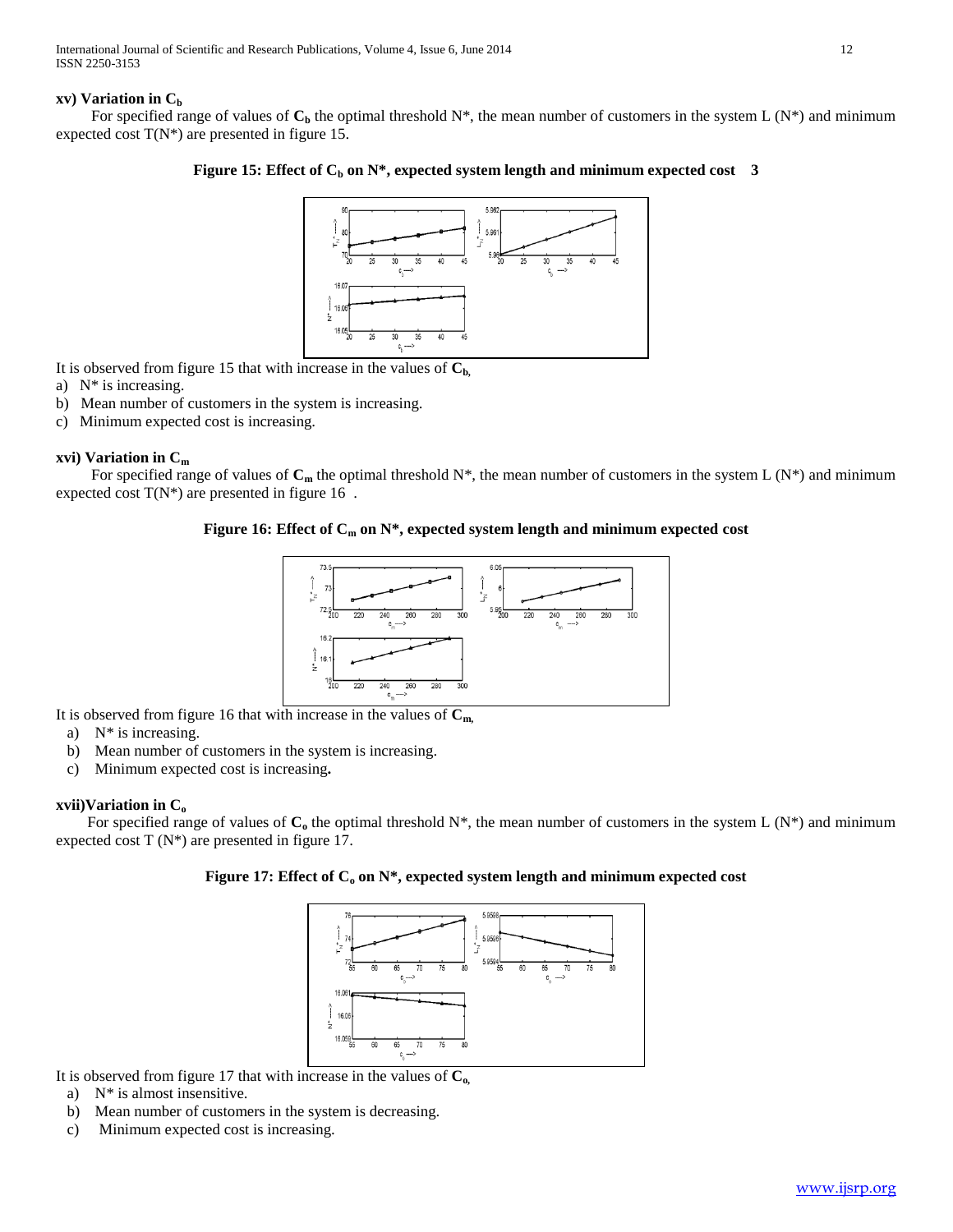## **xviii)Variation in C<sup>h</sup>**

For specified range of values of  $C_h$  the optimal threshold N\*, the mean number of customers in the system L (N\*) and minimum expected cost  $T(N^*)$  are presented in figure 18.

# **Figure 18: Effect of C<sup>h</sup> on N\*, expected system length and minimum expected cost**



It is observed from figure 18 that with increase in the values of **C<sup>h</sup>**

- a) N\* is decreasing.
- b) Mean number of customers in the system is decreasing.
- c) Minimum expected cost is increasing.

## **xix)Variation in C<sup>s</sup>**

For specified range of values of  $C_s$  the optimal threshold  $N^*$ , the mean number of customers in the system L  $(N^*)$  and minimum expected cost  $T(N^*)$  are presented in figure 19.

## **Figure 19: Effect of C<sup>s</sup> on N\*, expected system length and minimum expected cost**



It is observed from figure 19 that with increase in the values of **Cs,**

- a)  $N^*$  is increasing.
- b) Mean number of customers in the system is increasing.
- c) Minimum expected cost is increasing.

## VIII. CONCLUSIONS

- Two–phase N-policy  $M^X/E_k/1$  queueing system with server startup times, breakdowns and balking is studied. The closed expressions for the steady state distribution of the number of customers in the system when the server is at different states are obtained and hence the expected system length is derived.
- Total expected cost function for the system is formulated and determined the optimal value of the control parameter N that minimizes the expected cost.
- Sensitivity analysis is performed to discuss how the system performance measures can be affected by the changes of the both nonmonetary and monetary input parameters.

#### **REFERENCES**

- [1] Baba, Y. (1986). On the MX/G/1 queue with vacation time. Operation Research Letters,  $5(2)$ ,  $93 - 98$ .
- [2] Choudhury.G and Madan K. C. (2004). A two phase batch arrival queueing system with a vacation time under Bernoulli schedule. Applied Mathematics and Computation, 149, 337 – 349.
- [3] Choudhury.G and Tadj, L. (2009). An M/G/1 queue with two phases of service subject to the server breakdown and delayed repair, Applied Mathematical Modelling 33, 2009, 2699-2709.
- [4] Gupta, S.M. (1999). N-policy queueing system with finite source and warm spares. OPS. RESEARCH, 36(3), 189 – 217.
- [5] Haight F. A., 1957,"Queueing with balking", Biometrika 44, pp. 360-369.
- [6] Heyman, D.P. (1968). Optimal operating policies for M/G/1 queueing systems, Operations Research, 16, 362 – 382.
- [7] Jau-Chuan Ke,Chia-Huangwu,Computational algorithm and parameter optimization for a multi-server system with unreliable servers and impatient customersVolume 235, Issue 3, 1 December 2010, Pages 547–562
- [8] Krishna, C.M. and Lee, Y.H. (1990). A study of two phase service. Operations Research Letters, 9, 91 – 97.